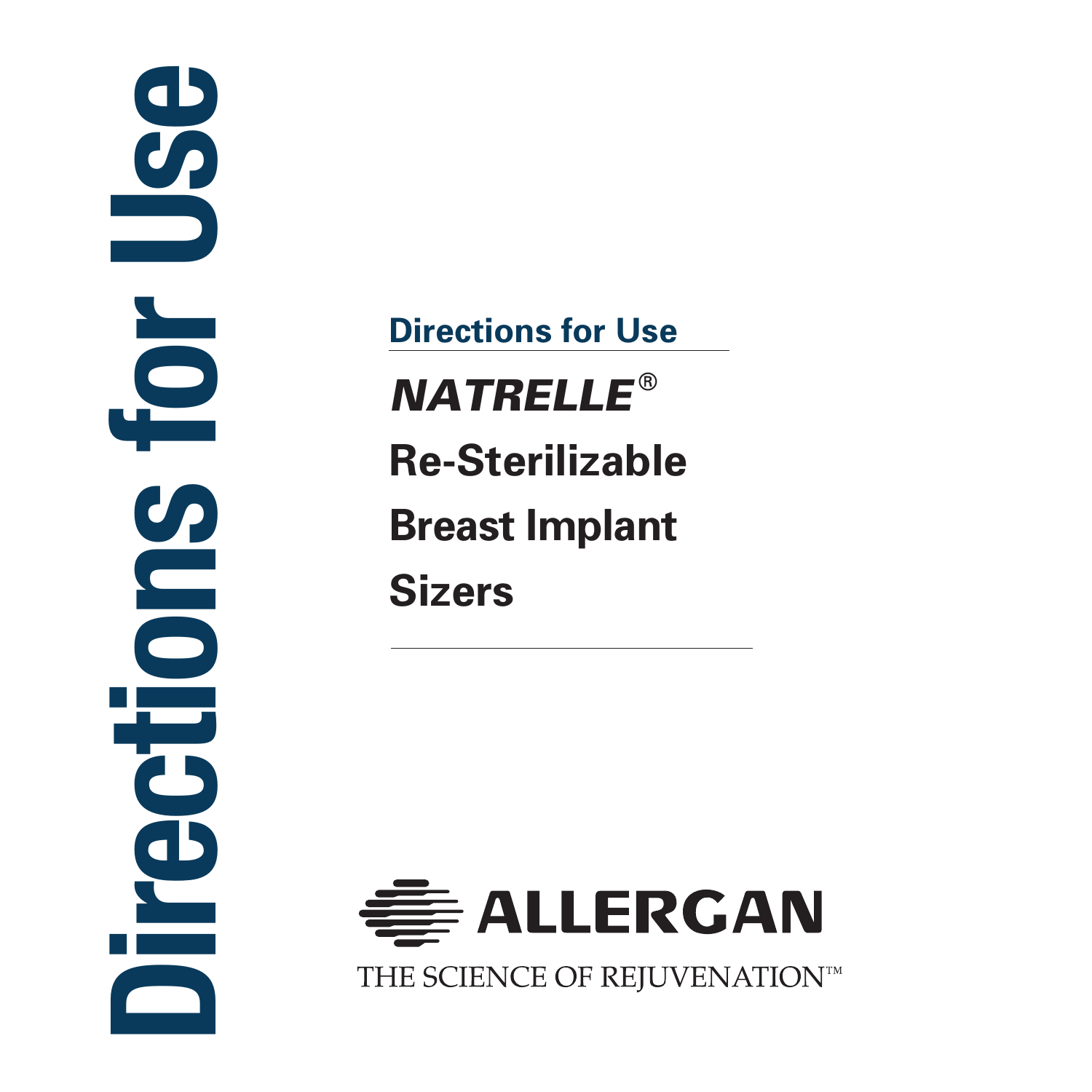**CAUTION:** U.S. Federal law restricts this device to sale by or on the order of a licensed physician.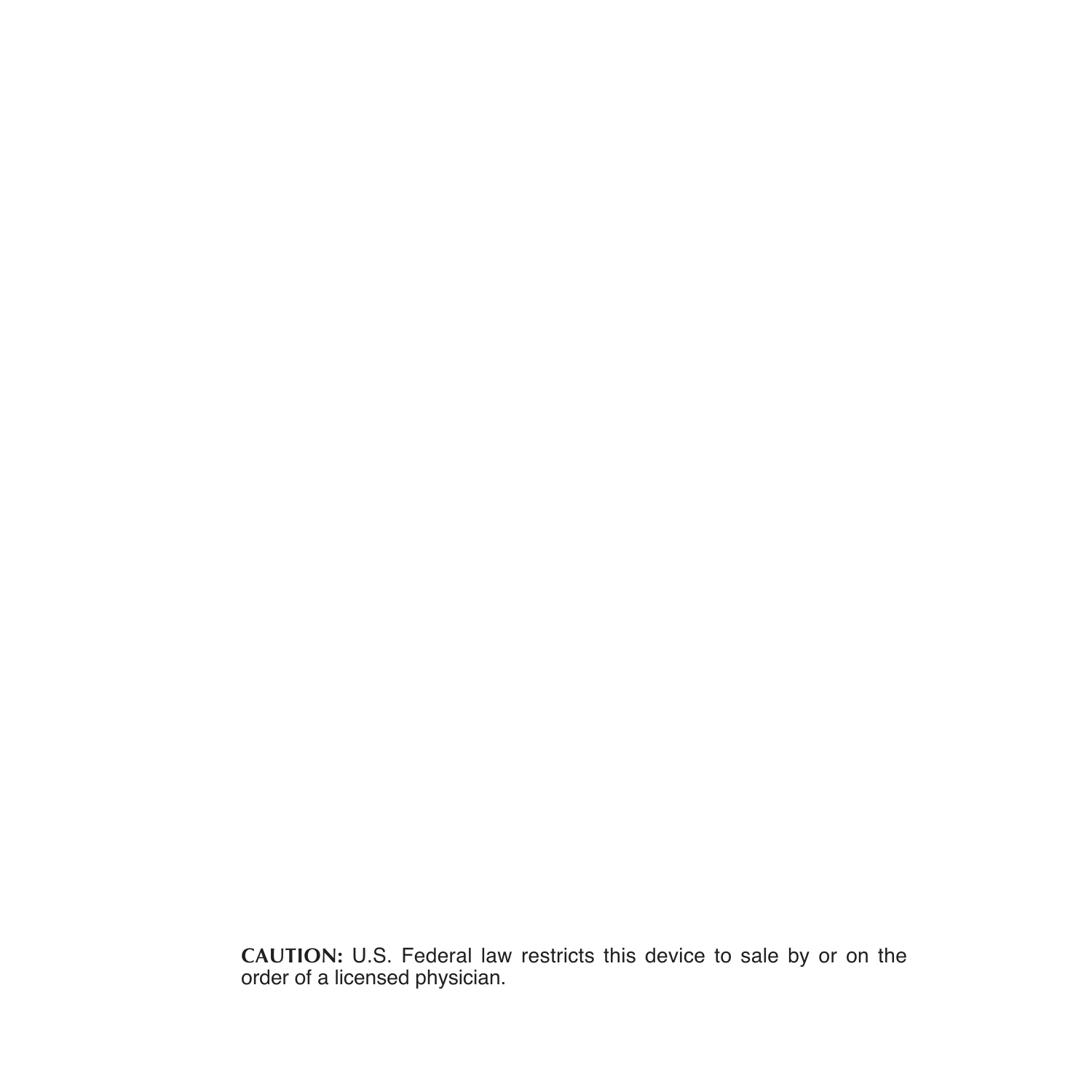# Re-sterilizable Breast Implant Sizers

## STYLES INCLUDED

# *NATRELLE***® 410 RE-STERILIZABLE BREAST IMPLANT SIZER**

*NATRELLE***®** 410 Smooth Silicone Gel-Filled Re-sterilizable Sizer.



*NATRELLE***® ROUND RE-STERILIZABLE BREAST IMPLANT SIZER**  *NATRELLE***®** Smooth Silicone Gel-Filled Re-sterilizable Sizer.



## **DESCRIPTION**

*NATRELLE***®** Re-sterilizable Breast Implant Sizers are designed for temporary intraoperative placement, to assist in determining the desired breast implant volume. They are used during breast augmentation or reconstruction procedures. The *NATRELLE***®** Round Re-sterilizable Sizers are constructed from a smooth silicone elastomer shell and are filled with responsive gel. The *NATRELLE***®** 410 Re-sterilizable Breast Implant Sizers are constructed from a smooth silicone shell and are filled with a gel that maintains the shape. The *NATRELLE***®** 410 and Round Re-sterilizable Sizers have been designed to match the *NATRELLE***®** Style 410 breast implants and the *NATRELLE***®** Round Silicone breast implants, respectively.

**NOTE:** *NATRELLE***®** Re-sterilizable Breast Implant Sizers are supplied sterile and intended for a maximum of ten additional reuses following cleaning, disinfection and sterilization after each use. They are designed for temporary use and should not be permanently implanted.

#### **SIZER DESIGN FEATURES**

- *NATRELLE***®** Re-sterilizable Sizers are supplied sterile and can be re-sterilized a maximum of ten times.
- *NATRELLE***®** 410 Re-sterilizable Sizers contain Soft Touch gel and include orientation marks. (see Figure 1)



## **INDICATIONS**

*NATRELLE***®** Re-sterilizable Round Silicone Breast Implant Sizers are used during breast augmentation or reconstruction procedures to assist the surgeon in determining the appropriate size of a breast implant to use. Prior to using the *NATRELLE***®** Re-sterilizable Sizer, the physician should be familiar with all of the literature associated with the breast prosthesis to be implanted.

#### **CONTRAINDICATIONS**

Refer to the Round Silicone Breast Implant Directions for Use for information on contraindications.

## **WARNINGS**

Re-sterilizable Breast Implant Sizers are intended to be used only by a qualified surgeon. Before proceeding with surgery, the surgeon should inform the patient of the following warnings.<br>1. Rupture

**1. Rupture**

Patients should be advised that the Sizer may rupture, releasing silicone gel into the surrounding cavity.

#### **Causes of rupture include:**

- Damage by surgical instruments, such as nicks, slices, or puncture;
- Other trauma during surgery, such as improper handling or manipulation.

Do not insert or attempt to repair a damaged sizer.

#### **2. Infection, Necrosis, Hematoma/Seroma & Pain**

Infection, necrosis, hematoma/seroma and pain, are complications which may occur following any type of surgery and may require further investigation and treatment.

#### **3. Gel Diffusion**

Minute quantities of silicone may diffuse through the elastomer envelope of the Sizer. *NATRELLE***®** Breast Implant Sizer shells feature a patented barrier coat between two layers of silicone elastomer to minimize gel diffusion.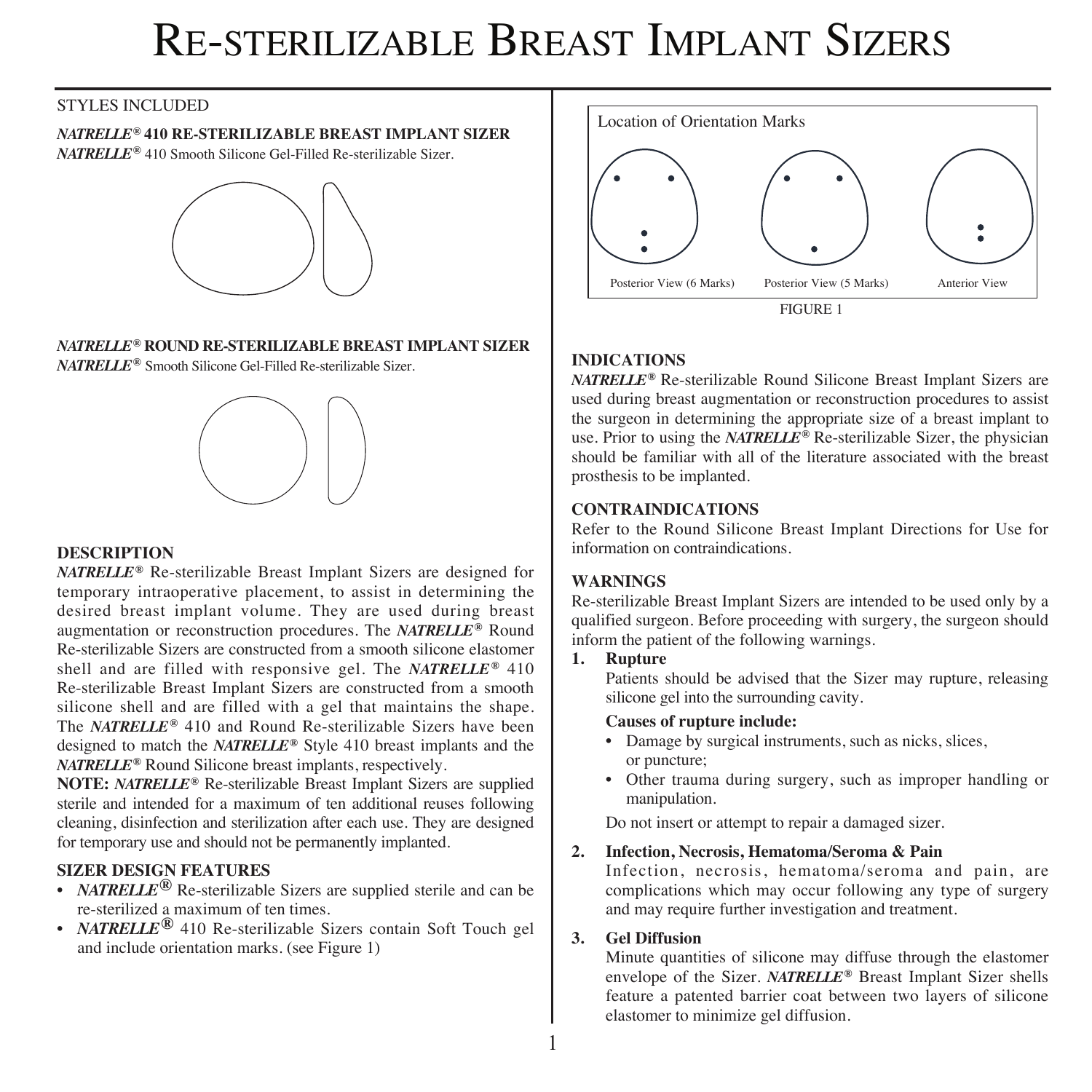## **4. Alteration**

DO NOT alter the Re-sterilizable Sizer. Alteration to the original design and fabrication voids all warranties, express or implied.

#### **5. Temporary Device**

*NATRELLE***®** Re-sterilizable Sizers are temporary devices, and are not intended to be used as a permanent implant. They should only be used for temporary intra-operative placement, to assist the surgeon in permanent implant size selection.

## **INSTRUCTIONS FOR USE**

#### **SURGICAL PROCEDURE**

Allergan relies on the surgeon to know and follow the proper surgical procedures with Silicone Gel-Filled Sizers. The surgeon can use the Sizer to evaluate the correct implant size for each implantation. Planning should include clear delineation of aesthetic goals to ensure mutual understanding between surgeon and patient. The surgeon should observe current and accepted techniques to minimize the risk of adverse, and potentially disfiguring reactions.

NOTE: Additional sizers of various sizes should be available to assist the surgeon in determining the appropriate size.

## **PRODUCT IDENTIFICATION**

Product labels are supplied within the internal product packaging of each *NATRELLE***®** Re-sterilizable Sizer. The product labels provide specific information, which allows product identification. In addition to the product labels, a Sizer Re-sterilization Record Card is also provided with the product for the recording of details of subsequent re-sterilization cycles carried out on the sizer.

#### **REPEAT USE**

These products are intended for ten (10) additional uses after initial use and only after adequate cleaning, disinfecting and re-sterilization by validated techniques.

DO NOT reuse Re-sterilizable Sizers more than ten (10) times after initial use.

DO NOT use disinfectant on the Re-sterilizable Sizer.

Please ensure that a record of the reprocessing details of the Sizer is documented to ensure product identification and device traceability.

## **STERILE PRODUCT**

Each Sizer is supplied sterile in a sealed, double package. Sterility of the Sizer is maintained only if the packages, including the package seals, are intact. Avoid prolonged exposure to extreme storage conditions. We recommend that these devices are stored at ambient room temperatures, at atmospheric pressure and in dry conditions away from direct sunlight.

DO NOT use the product if the packages or seals have been damaged. DO NOT reprocess product under a non-validated procedure.

NEVER, under any circumstances attempt to re-sterilize using ethylene oxide, which is known to cause adverse tissue reaction if not completely removed from the device.

## **HOW TO OPEN STERILE PRODUCT PACKAGE**

Remove the Sizer from its packages in an aseptic environment and using talc-free gloved hands.

DO NOT expose the Sizer to lint, talc, sponge, towel, skin oils or other surface contaminants.

- 1. Peel open the outer package.
- 2. Invert the outer package over the sterile field, allowing the sealed inner package to gently fall into the field.
- 3. Peel open the inner package.
- 4. Gently retrieve the Sizer.

Prior to use, keep the Sizer covered in the inner package, to prevent contact with airborne and surgical field particulate contaminants.

IMPORTANT: Please ensure that the serial number, lot number, and catalogue number of device are recorded in all patient documentation and in the Sizer Re-sterilization Record to ensure product identification and device traceability. The serial number is located on the outer package label.

## **PRODUCT EXAMINATION PRIOR TO USE**

Prior to use, examine the Re-sterilizable Sizer for any evidence of damage or particulate contamination.

DO NOT use any Re-sterilizable Sizer that may appear to have leaks, nicks or rupture.

DO NOT use damaged or contaminated Re-sterilizable Sizers.

DO NOT use Re-sterilizable Sizers that have been damaged or deformed during previous surgical operations.

#### **SIZER PLACEMENT**

Ensure incision is sufficiently large to facilitate insertion and avoid damage to the device. The Sizer can be inserted/removed several times to assist with size selection of the permanent implant.

DO NOT damage the Re-sterilizable Sizer with sharp surgical instruments such as needles and scalpels, blunt instruments such as clamps and forceps, or by overhandling and manipulation during introduction into the surgical pocket.

DO NOT contact the Sizer with disposable, capacitor-type cautery devices as damage to the device may result.

DO NOT use excessive force during placement of the Re-sterilizable Sizer, especially with 410 Soft Touch gel-filled shaped Re-sterilizable Sizers. Silicone gel may be deformed due to over manipulation, resulting in deformation of the anatomical shape.

NOTE: Sizers are for sizing purposes only and are not for permanent implantation.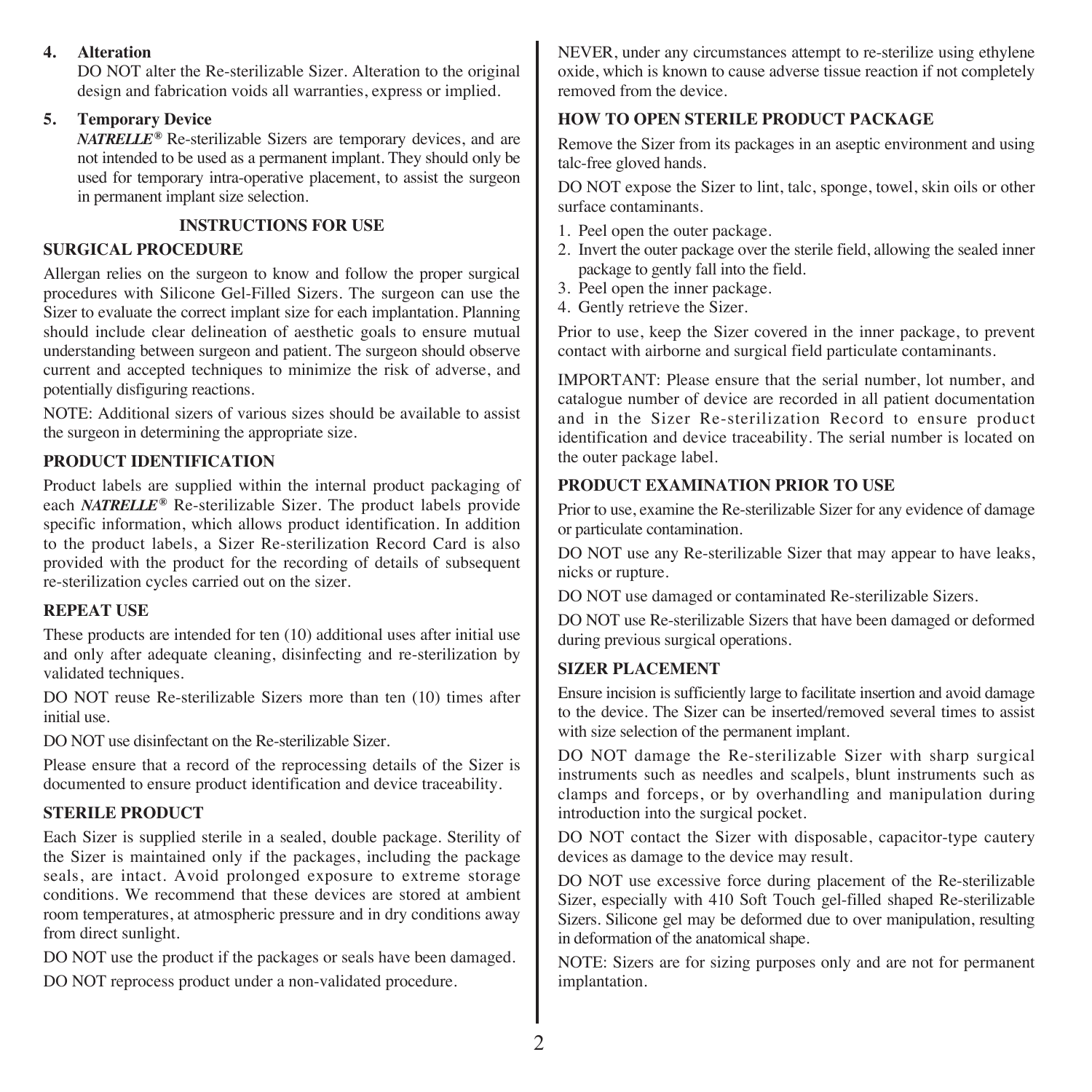#### **METHOD FOR REMOVING RUPTURED GEL FROM THE SURGICAL POCKET**

In the event of Re-sterilizable Sizer rupture, the following technique is useful for removal of the gel mass. Wearing double talc-free surgical gloves on one hand, use the index finger to penetrate the gel mass.

With the other hand, exert pressure on the breast to facilitate manipulation of the gel mass into the double-glove hand. Once the gel is in hand, pull the outer glove over the gel mass and remove. To remove any residual gel, blot the surgical pocket with gauze sponges. Avoid contact between surgical instruments and the gel. If contact occurs, use isopropyl alcohol to remove the gel from the instruments. Ruptured Sizers must be reported and returned to Allergan. In the event of Re-sterilizable Sizer rupture, contact Allergan's Product Surveillance Department at 1.800.624.4261

#### **INSTRUCTIONS FOR REPROCESSING**

*NATRELLE***®** Re-sterilizable Sizers are intended for a maximum ten (10) additional uses after initial use following validated procedures for cleaning, disinfecting and re-sterilization. Complete Sizer Re-sterilization Record Card provided with the device after each re-sterilization process. The name of person performing the re-sterilization and date of re-sterilization should be recorded on the card. The Sizer Re-sterilization Record Card should accompany the device at all times.

## **CLEANING PROCEDURE**

Directly after use, hand wash silicone-filled Re-sterilizable Sizer for a minimum of three (3) minutes with an anionic-enzymatic type detergent, equivalent to a 2% Multi-Terge™ solution, which should be discarded after each use. Rinse with warm (between 37°C and 43°C) running deionized water for a minimum of one (1) minute to remove residuals. Deionized water is the minimum acceptable level of water purity. Distilled, double distilled, reverse osmosis, distilled reverse osmosis, and water for injection are also acceptable.

DO NOT use disinfectant on the Re-sterilizable Sizer.

#### **STERILIZATION PROCEDURE (INCLUDING PRION PROCESS)**

Double wrap Re-sterilizable Sizer in suitable autoclave wrapping material, such as CSR sterilization wrap, place in autoclave on open shelf and process under the following validated autoclave cycle before subsequent re-use:

1. Gravity-Displacement Cycle

| Cycle                                                                | <b>Temperature</b>         | <b>Time</b>                        |
|----------------------------------------------------------------------|----------------------------|------------------------------------|
| Gravity-<br>Displacement<br>(Moist Heat)                             | $134 \pm 2$ °C (273 ± 4°F) | Eighteen $(18)$<br>minutes minimum |
| Gravity-<br>Displacement<br>(Moist Heat):<br>Standard<br>Temperature | $121 \pm 2$ °C (250 ± 4°F) | Fifty $(50)$<br>minutes minimum    |

2. Pulse Vacuum or Prevacuum Cycle

| Cycle                                    | <b>Temperature</b>         | Pulse<br><b>Vacuums</b>         | Time                                   |
|------------------------------------------|----------------------------|---------------------------------|----------------------------------------|
| Pulse<br>Vacuum or<br>Prevacuum<br>Cycle | $134 \pm 2$ °C (273 ± 4°F) | 4 at a<br>maximum<br>of 75 mBar | Eighteen<br>(18)<br>minutes<br>minimum |

**NOTE:** NEVER, under any circumstances attempt to re-sterilize using ethylene oxide, which is known to cause adverse tissue reaction if not completely removed from the device.

The sterilization cycle above has been demonstrated effective when the Re-sterilizable Sizer mass to autoclave chamber volume ratio does not exceed 7100g/m<sup>3</sup>. Examples of mass to autoclave volume are:

| Maximum Total Mass of Sizers | Volume of Autoclave Sterilizer  |
|------------------------------|---------------------------------|
| 3600g                        | $0.51m^3(18.0ft^3)$             |
| 2700g                        | $0.41m3$ (14.5ft <sup>3</sup> ) |
| 1800g                        | $0.31m^3(10.9ft^3)$             |

For example, in a  $0.51 \text{ m}^3$  sterilizer (18.0 ft<sup>3</sup>), no more than twelve 300g sizers (3600g of sizers) may be sterilized.

Allow Sizer device to dry in the autoclave until outer wrap is entirely dry. Drying time of 30 minutes has been validated, however, drying time will vary with load composition, and the exhaust efficiency of the sterilizer. The user should verify in their own facility the specified drying time with their specific equipment and loads. Longer drying times may be used if the healthcare facility finds it necessary. The wrapped device should be placed in a covered container to minimize collection of airborne contaminants. Allow for complete cooling of Re-sterilizable Sizer after sterilization and before subsequent re-use.

After autoclaving, discoloration of the gel may occur and/or air bubbles might appear in the gel. The formation of air bubbles inside the sizer is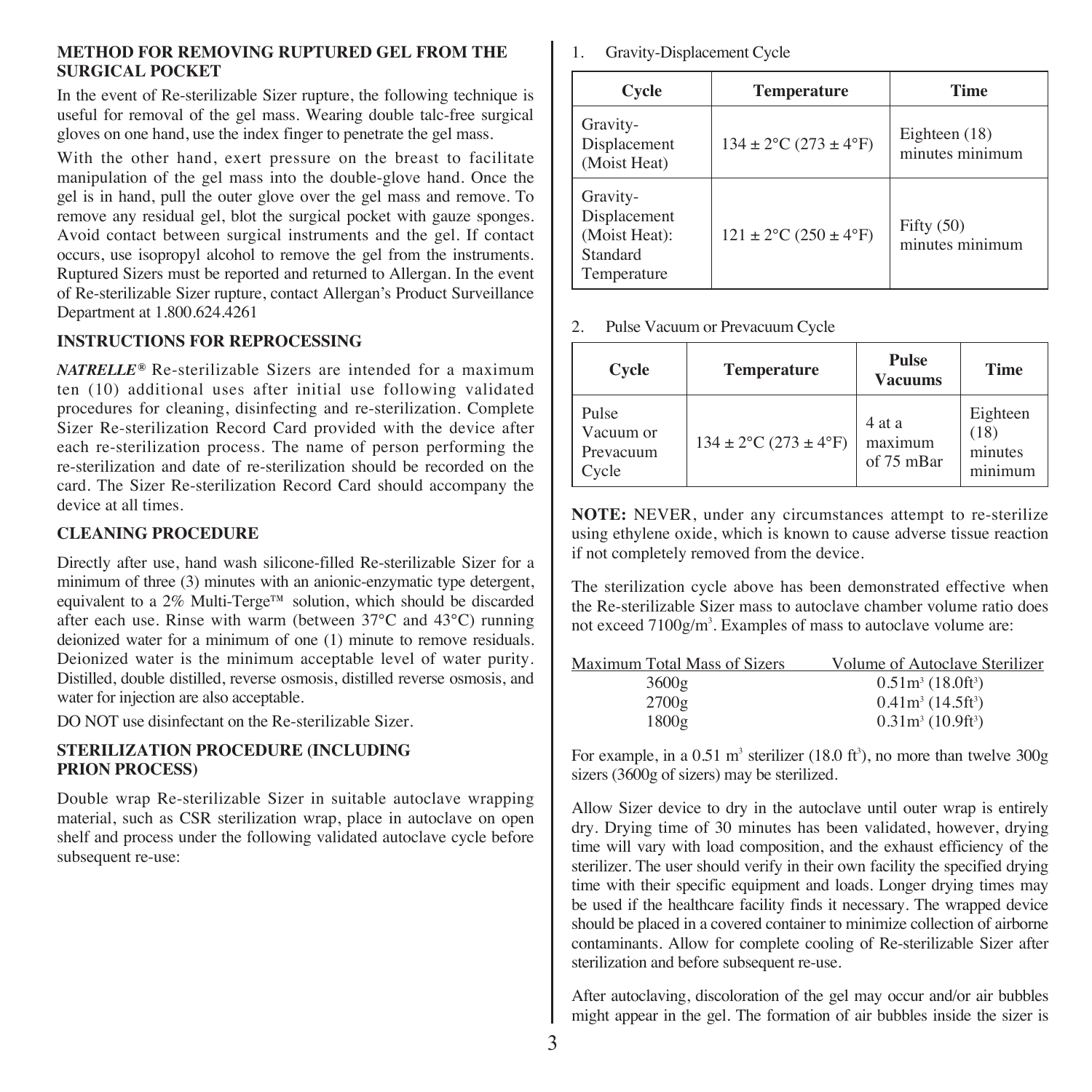normal and expected. Air bubbles  $\leq 1.48$ " (3.76 cm) in diameter will not affect the overall external dimensions of the sizer. These air bubbles will dissipate with time while cooling as the air migrates back out through the shell. These changes do not affect the integrity or purpose of the Gel Sizer.

## **STORAGE**

Because packaging methods and packaging materials may vary from one healthcare facility to another, Allergan cannot determine the shelflife for devices re-sterilized outside of our manufacturing facility. Compromised package content and sterility may affect the shelf life of a packaged item. For selection and use of packaging systems, refer to a list of FDA-cleared packaging systems available and applicable healthcare standards and practices. Packaged devices should be stored under environmentally controlled conditions. Provided the packaging and instructions are followed, the device will remain sterile to the date determined by individual policies and procedures for event-related sterility in perioperative settings.

#### **DISPOSAL OF USED RSS**

After the RSS has been sterilized a maximum of 10 times, it must be disposed of. Disposal is the responsibility of the owner, and must be performed according to local, state, and federal regulations.

## **RETURNED GOODS POLICY**

Product returns and exchanges must be authorized through your Allergan representative. For more information, please contact your Allergan representative.

#### **REPORTING COMPLAINTS AND RETURN OF RE-STERILIZABLE SIZERS**

Re-sterilizable Sizers associated with a complaint or injury must be reported and returned to Allergan. Please contact Allergan's Product Surveillance Department at 800.624.4261 for return instructions. The Re-sterilizable Sizer if used, must be decontaminated and properly packaged before return.

#### **Preparation of the Device for Decontamination**

- 1. Carefully place the Sizer into an autoclavable bag/pouch with an indicator to indicate completion of the sterilization cycle.
- 2. Place this pouch containing the Sizer into an outer autoclavable bag/pouch.

#### **Decontamination Instructions**

Decontaminate by one of the following gravity displacement autoclave cycles:

- 1. Minimum of 40 minutes at 270°F, 30 psi (132°C, 2kg/cm2 )
- 2. Minimum of 70 minutes at 250°F, 15 psi (121°C, 1kg/cm2 ).

After decontamination the Re-sterilizable Sizer should be prepared for shipping, by carefully packaging the autoclavable bag/pouch containing the Sizer in such a way to prevent damaging the device during transportation.

Note: Do not use a prevacuum autoclave or orthylene oxide decontamination.

The decontamination instructions provided are to be used only as a guide. The autoclave must be set on the "slow exhaust" or on "liquids" setting. Open the door slowly following decontamination cycle to allow the pressure to equalize.

#### **LIMITED WARRANTY, LIMITATION OF LIABILITY, AND DISCLAIMER OF OTHER WARRANTIES**

Allergan warrants that reasonable care was used in the manufacture and production of this product. Because Allergan has no control over the conditions of use, patient selection, surgical procedure, post-surgical stresses, or handling of the device after it leaves our possession, Allergan does not warrant either a good effect or against an ill effect following its use. Allergan shall not be responsible for any incidental or consequential loss, damage or expenses directly or indirectly arising from use of this product. Allergan's sole responsibility in the event that Allergan determines the product was defective when shipped by Allergan, shall be replacement of the product. This warranty is in lieu of and excludes all other warranties not expressly set forth herein, whether express or implied by operation of law, or otherwise, including, but nor limited to, any implied warranties of merchantability or fitness of use.

## **PRODUCT ORDERING**

To order directly or for product information, please contact your local Allergan representative or the Allergan Customer Care Department at 1.800.766.0171.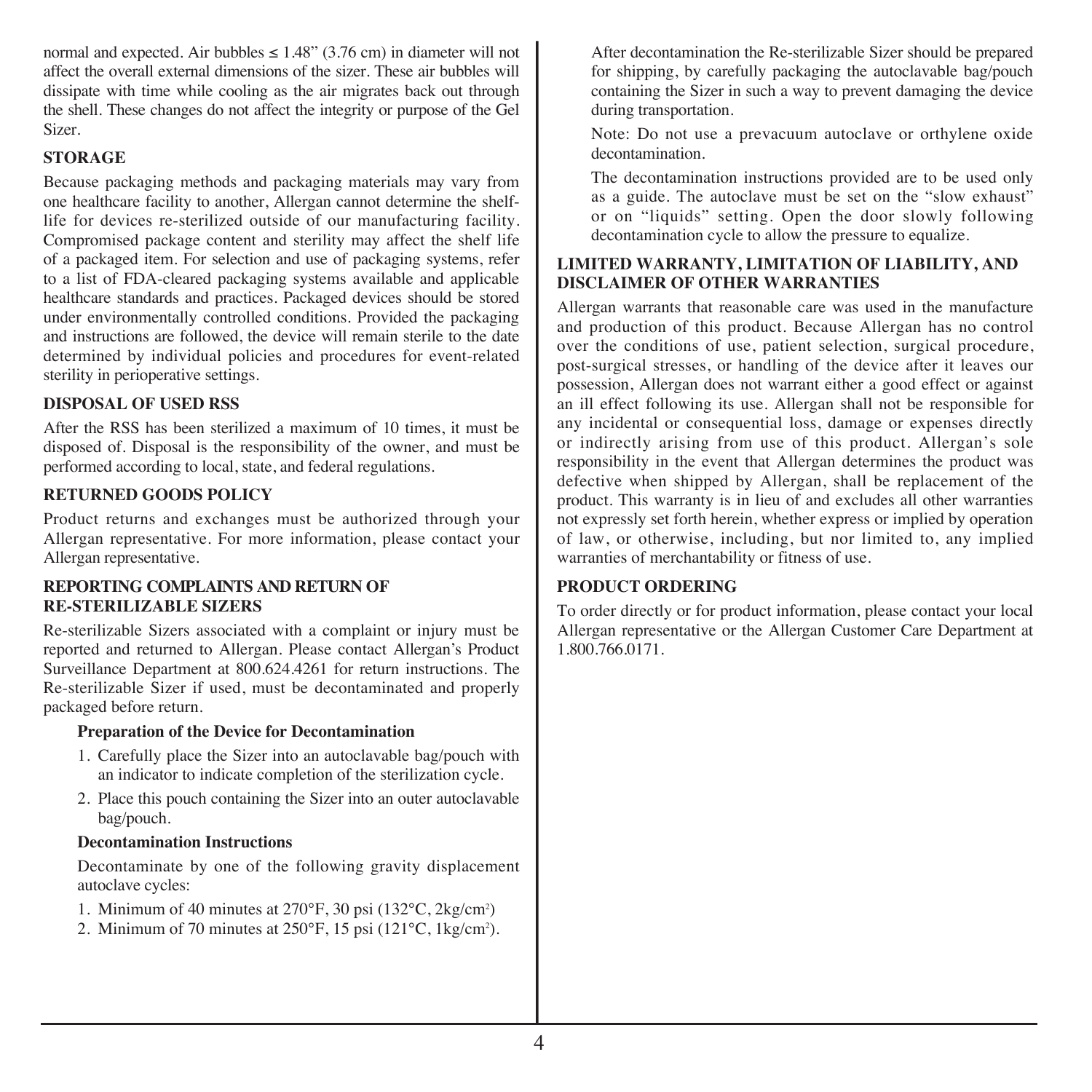## **GRAPHICAL SYMBOLS**



| <b>DEVICE STYLE</b>                                                  |
|----------------------------------------------------------------------|
| CHECK FOR LEFT BREAST USE                                            |
| <b>CHECK FOR RIGHT BREAST USE</b>                                    |
| <b>SERIAL NUMBER</b>                                                 |
| <b>OUANTITY INCLUDED</b>                                             |
| <b>LOT NUMBER</b>                                                    |
| <b>CATALOGUE NUMBER</b>                                              |
| STERILE, DRY HEAT STERILIZED.<br>DATE OF STERILIZATION, YEAR & MONTH |
| <b>USE BY. YEAR &amp; MONTH</b>                                      |
| ATTENTION, SEE INSTRUCTIONS FOR USE                                  |
| <b>ROUND DIAMETER OF SIZER</b>                                       |
| ROUND SIZER PROJECTION                                               |
| <b>ANATOMICAL SIZER HEIGHT</b>                                       |
| <b>ANATOMICAL SIZER WIDTH</b>                                        |
| <b>ANATOMICAL SIZER PROJECTION</b>                                   |
| <b>MANUFACTURER</b>                                                  |
| DO NOT USE IF PACKAGE IS DAMAGED                                     |